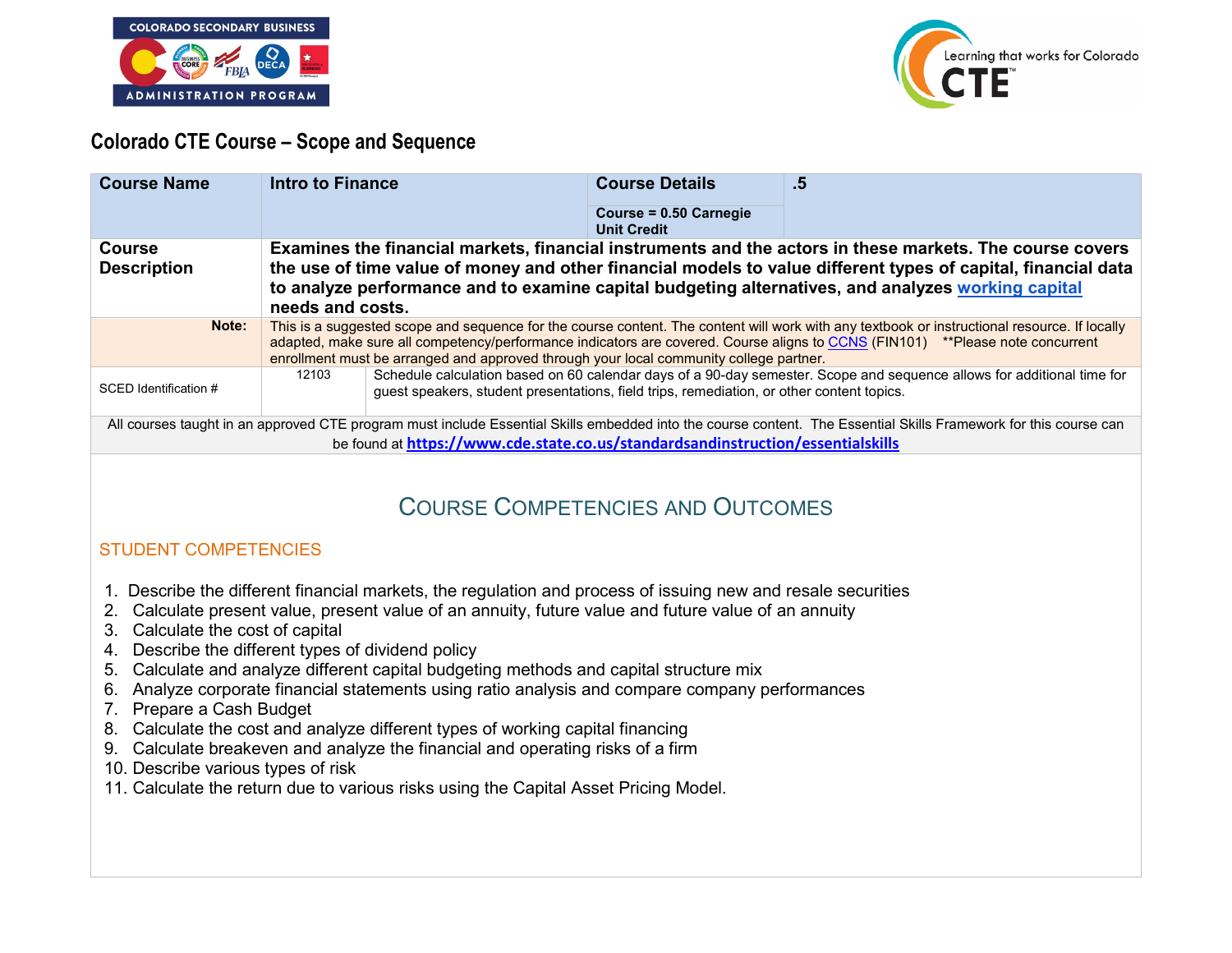

Learning that works for Colorado

## SUGGESTED TOPICAL OUTLINE:

- I. Corporate Finance
- II. Financial Markets
- a. Money versus Capital Markets
- b. Direct versus indirect financing
- c. Exchanges
- d. Financial Intermediaries
- III. Financial Transactions
- a. Securities Exchange Commission
- b. Initial Public Offerings
- c. Resale Markets
- IV. Cash
- a. Statement of Cash Flow
- b. Cash Budgeting
- V. Financial Statement Analysis
- a. Ratio analysis
- b. Industry Performance
- VI. Time Value of Money
- a. Present Value
- b. Future Value
- c. Annuities
- VII. Bonds
- a. Characteristics
- b. Pricing
- VIII. Equity
- a. Characteristics
- b. Pricing
- c. Dividend Policy
- IX. Risk
- a. Types
- b. Capital Asset Pricing Model
- X. Cost of Capital
- a. Debt
- b. Internal Equity
- c. External Equity
- d. Preferred Stock
- e. Weighted Cost